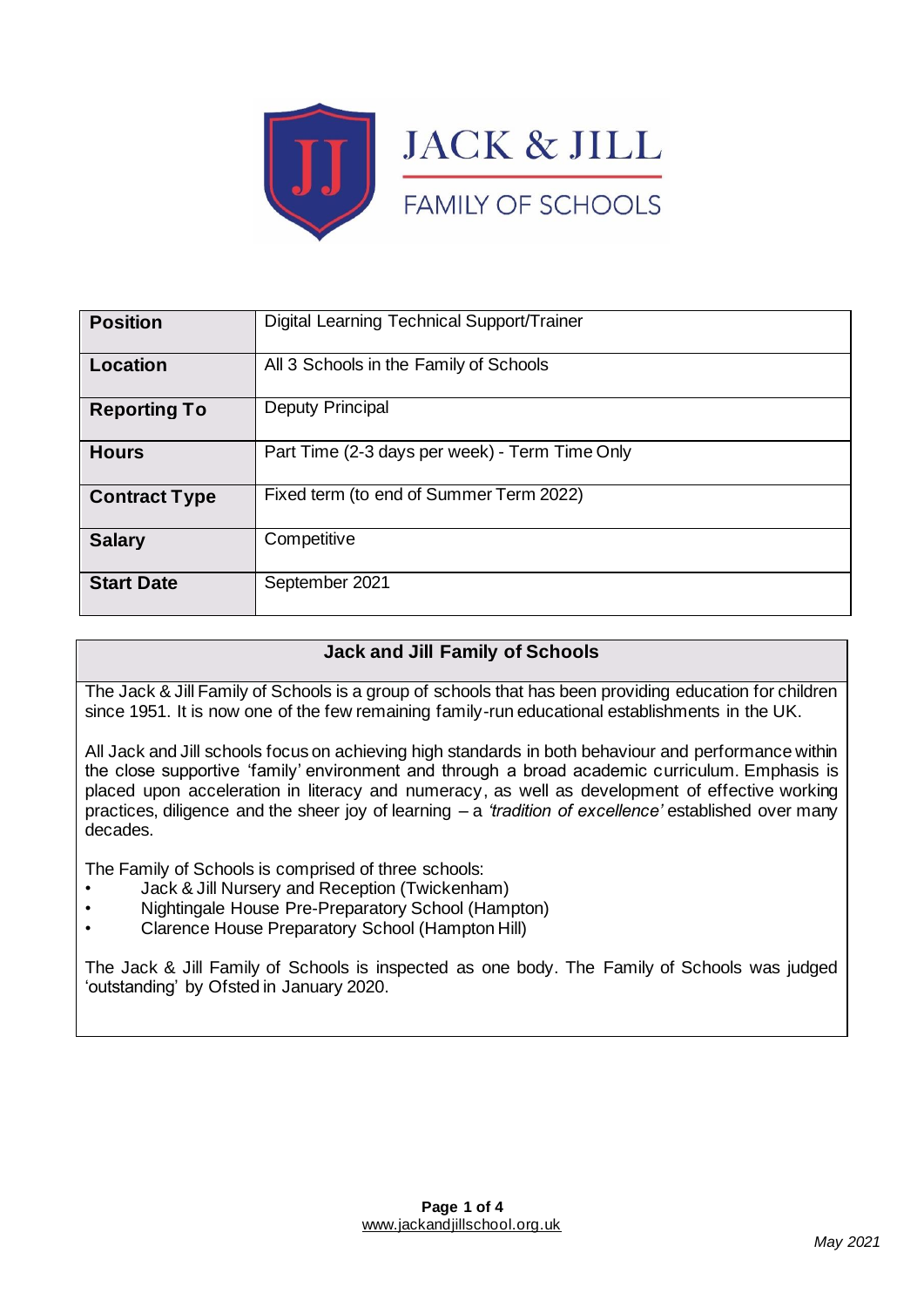### **Safeguarding**

The Jack & Jill Family of Schools is committed to safeguarding and promoting the welfare of all stakeholders. To meet this responsibility, we follow a rigorous selection process. All successful candidates will be subject to an enhanced Disclosure and Barring Service check.

#### **Structure Chart**

**Principal** 

! Deputy Principal

! Digital Learning Technical Support/Trainer

#### **Purpose of Role**

At the Jack and Jill Family of Schools, we have worked hard to develop a fantastic learning environment and exciting curricula for children aged 2-11. The Heads of Schools are responsible for maintaining this, with the support of several subject leaders. The post holder will be key in delivering the vision of the heads of school, and subject leads, with the use of digital technologies.

#### *Job Content*

*This job description may be amended at any time following discussion between the line manager and the member of staff to meet the requirements of the Family of Schools*

### **1. Promote Digital Technologies**

As a STEM school, we have developed some innovative and exciting ways to deliver our curricula; Covid-19 lockdowns incentivised the Family of Schools' teachers to learn new ways of working, so pupils could learn remotely. We want to build on this in 2021-22.

The post holder will:

- Regularly research how learning and technology is being enhanced within the classroom. Explore how new ideas can be implemented within a STEM school with a traditional ethos.
- Speak with teachers and look at plans to see whether there are apps or new technologies that could bring learning to life – so computing becomes part of every subject rather than a standalone subject in itself.
- Train teachers to make the most of the technology we have, which includes Microsoft Teams, Showbie and banks of iPads.
- Identify new technology to enhance learning.
- Train teachers to use the new technology.
- Write 'how to…' guides to help teachers learn how to use the new technology.
- Assess the impact of digital learning.
- Maintain the School's online platforms for teachers.
- Research new possibilities to embed technology within the curriculum.
- Support teachers in developing their lessons through promotion of new apps or technology to enhance their lessons.
- Support parents in how technology can be used meaningfully and purposefully.

This work will involve close collaboration with our I.T. lead and the S.T.E.M. lead.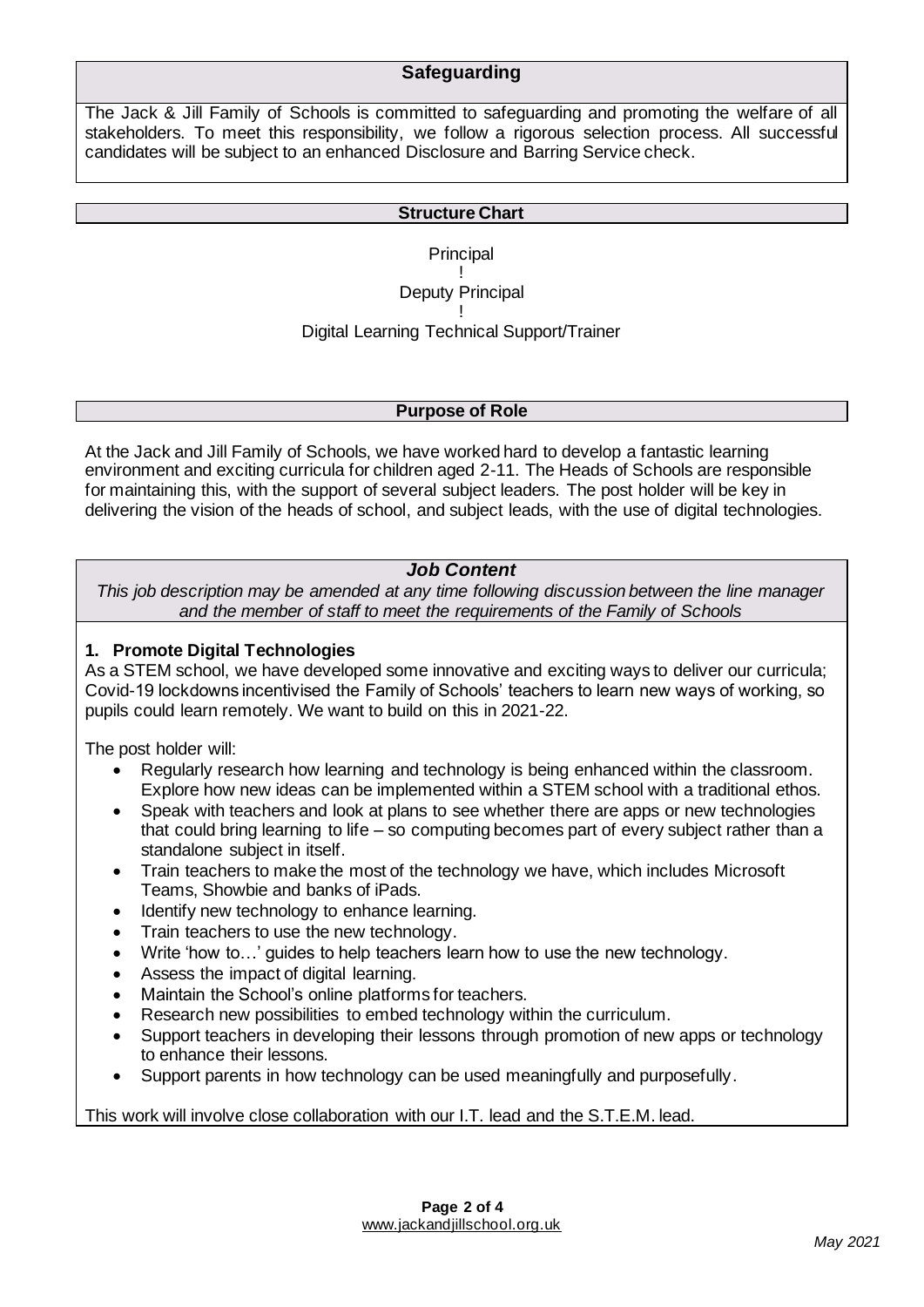### **2. Developing and working with others**

Motivate, support, challenge and develop staff to set high standards and secure continual improvement including his/her own continuing professional development.

Hold training and coaching sessions, including co-ordinating sessions on INSET days.

### **3. Safeguarding**

The job holder has due regard for safeguarding and promoting the welfare of the children and will be required to follow the child protection procedures outlined in the schools' safeguarding policy.

The post holder is required to place online safety as the highest priority in recommending, promoting and introducing new practice.

### **4. Other duties**

Other duties at an appropriate level may be required. Whilst every effort has been made to explain the main duties and responsibilities of the role, there may be other duties to ensure the success of the School.

#### **What we can offer**

First and foremost, this position offers you an opportunity to work flexibly in a family of outstanding schools.

This is an exciting opportunity for an individual with excellent knowledge of digital technologies. No two days will be same. You will be testing out new apps and exploring how this app could improve pupil's retention of knowledge.

We are looking for someone who is excited by change and keen to pioneer research and develop new ways of working for parents, teachers and pupils.

# **Person Specification**

The criteria below will be assessed by the application form (A), task (T), interview (I).

The task will include a presentation during the interview and an exercise to observe a lesson and recommend digital enhancements.

| <b>Attributes</b> | <b>Essential</b>                                                                                                                            | <b>Assessment</b><br><b>Criteria</b> |
|-------------------|---------------------------------------------------------------------------------------------------------------------------------------------|--------------------------------------|
| Qualifications    | Degree level or equivalent and evidence of up-to-<br>date CPD.                                                                              | A                                    |
| Experience        | Extensive technical experience of digital learning,<br>$\bullet$<br>ideally within an education setting.                                    | A, I                                 |
|                   | Experience of writing technical instructions for staff<br>and lead technical training sessions & supporting<br>others on digital resources. | A, T                                 |
|                   | Essential: Able to write intuitive how-to guides and<br>documentation.                                                                      | A, T                                 |
|                   | Essential: Experience with the following:<br>$\bullet$<br>iOS apps for education                                                            | A, T                                 |